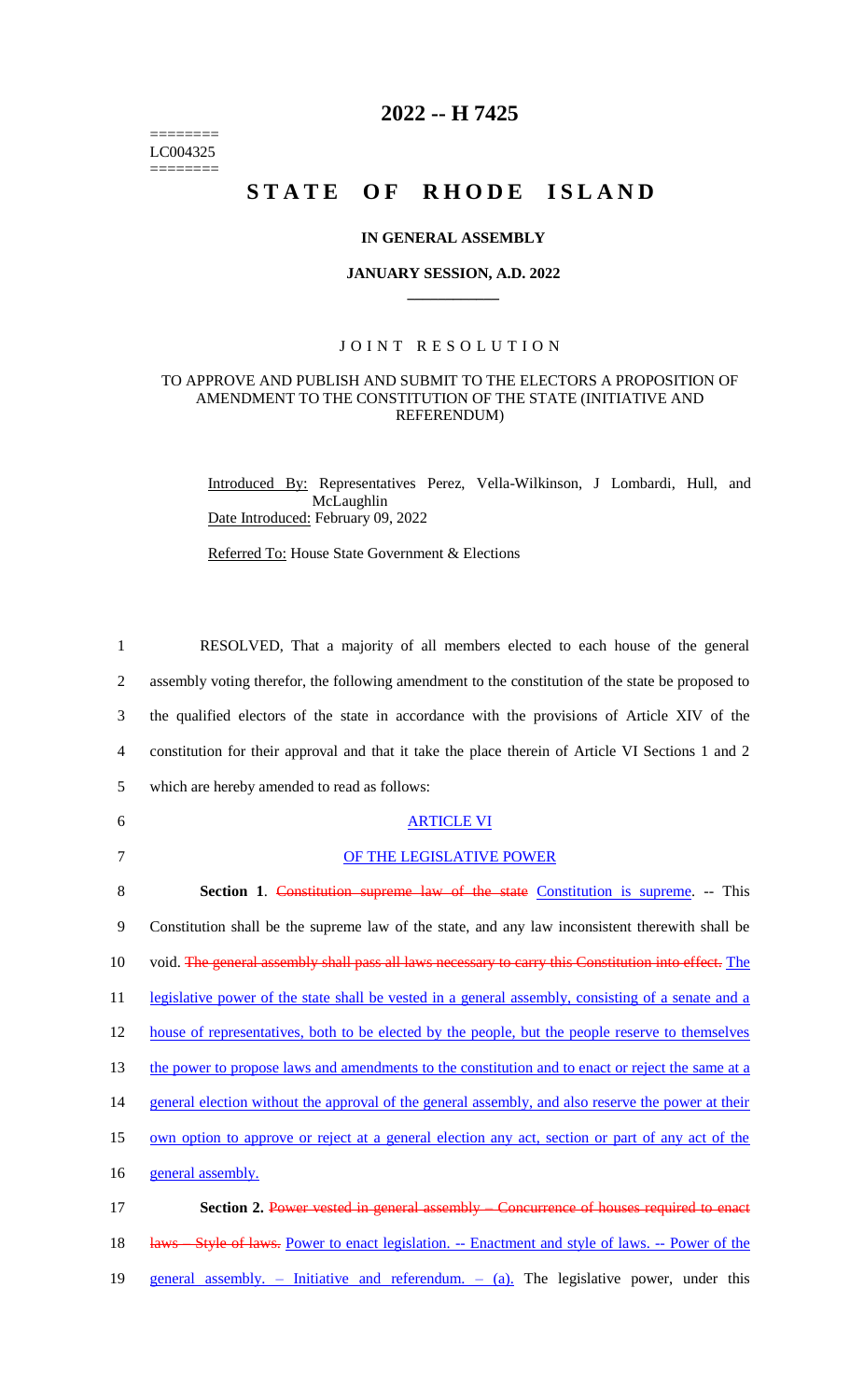Constitution, and subject to the reservations set forth in Section 1 of this article, shall be vested in two houses, the one to be called the senate, the other the house of representatives; and both together the general assembly. The concurrence of the two houses shall be necessary to the enactment of laws. The style of their laws shall be, It is enacted by the general assembly as 5 follows:

6 (b) The people reserve to themselves the right and the power to propose laws and 7 amendments to the constitution and to adopt or reject the same. Qualified voters shall have the 8 power through petition to enact statutes and to amend the constitution at general elections. This 9 power shall be known as initiative and referendum. No initiative shall be permitted which shall 10 abridge the civil rights or liberties, including those guaranteed by Article I of the Rhode Island 11 Constitution, or attempt to preclude the expansion of civil rights, of any individual or group of 12 individuals and no initiative shall be permitted which would repeal or amend this sentence. The 13 superior court shall have original jurisdiction to hear complaints arising under this section on an 14 expedited basis. Any individual shall have standing to bring an action at any time to enforce this 15 section.

16 (c) This article does not permit the proposal of any constitutional amendment that 17 appropriates state revenue. This article does not permit the proposal of any constitutional 18 amendment that diminishes state revenues by the reduction or limitation of a tax or fee. This 19 article does not permit the proposal of any constitutional amendment that affects the generation or 20 expenditure of state revenues through the ordinary legislative budget process.

21 (d) This article does not permit the proposal of any statute or statutory amendment that 22 makes an appropriation or otherwise requires the expenditure of money, unless such statute or 23 amendment also enacts a commensurate increase in revenues and/or decreases in revenue 24 appropriations, not prohibited by the Constitution; provided, however, that this requirement shall 25 not apply to a proposal for the appropriation or expenditure of less than five hundred thousand 26 dollars (\$500,000), which amount shall be adjusted annually, commencing with the fiscal year 27 beginning on or after July 1, 2023, to reflect changes in the cost-of-living as determined by the 28 United States government. This article does not permit the proposal of any statute or any statutory 29 amendment that diminishes state revenue, unless such statute or statutory amendment also enacts 30 a commensurate increase in revenues and/or decreases in revenue appropriations to accommodate 31 the projected reduction in state revenue. Any initiative affecting the state budget must be 32 prospective in nature and may not be effective prior to the fiscal year subsequent to the general 33 election.

34 (e) To be eligible to be placed on a general election ballot a statutory initiative petition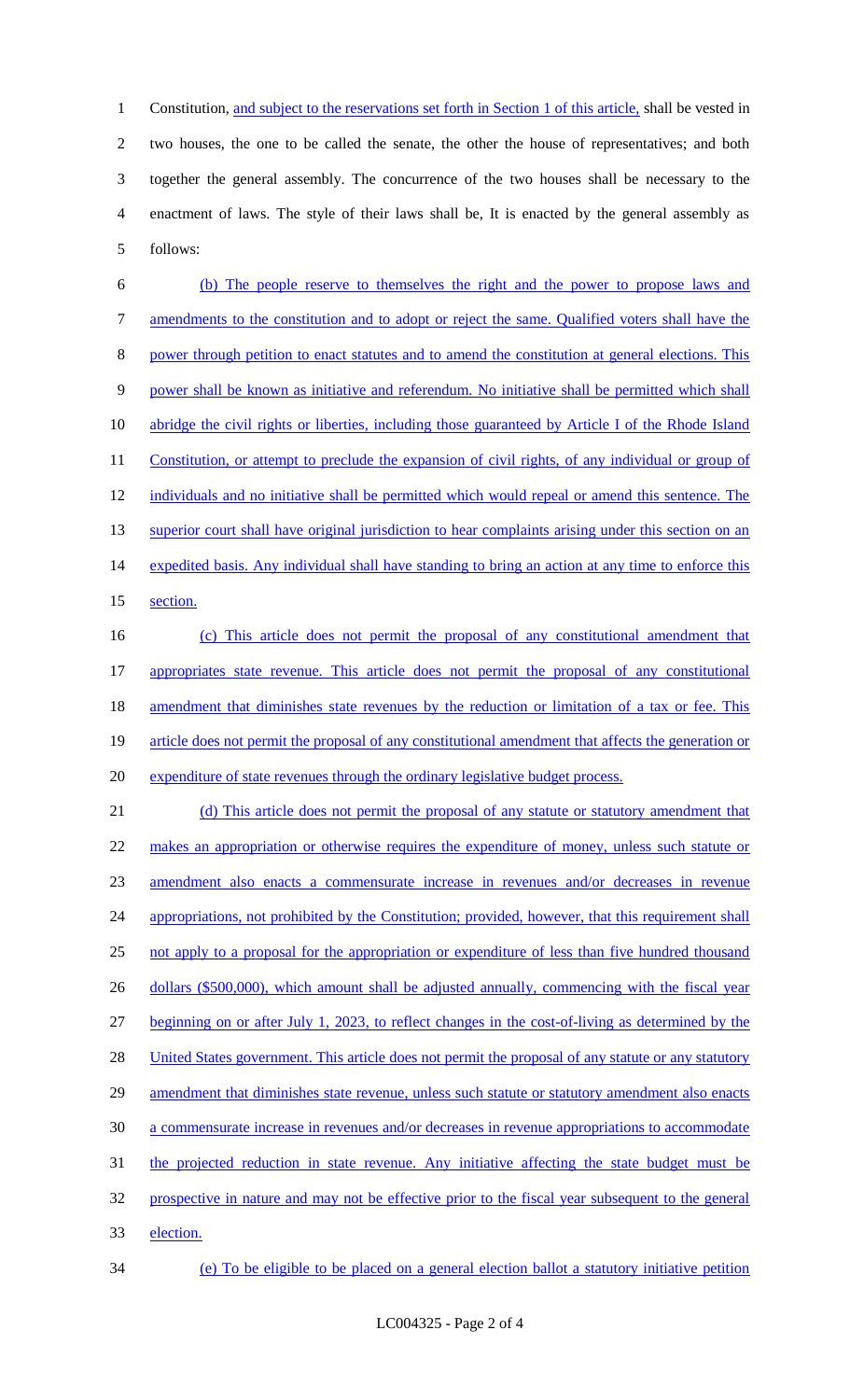1 shall be signed by at least a number of qualified voters equal to five percent (5%) of the total 2 number of votes cast for the office of governor at the last preceding general election for that 3 office, and a petition to amend the constitution shall be signed by at least a number of qualified 4 voters equal to ten percent (10%) of the total number of votes cast for the office of governor at 5 the last preceding general election for that office. To qualify for certification, signatures from at 6 least fifty percent  $(50\%)$  of the cities and/or towns, of which four (4) must be cities, must meet 7 the above percentage requirements. 8 (f) For certified initiative petitions, initiative petitioners shall have three hundred sixty-9 five (365) days from the date the secretary of state has date and time stamped, assigned a petition 10 reference number, and issued the first initiative petition forms to collect and file with the local 11 canvassing authorities the requisite number of signatures, and such signatures may be filed 12 separately with the authorities as they are collected by the petitioners. The local canvassing 13 authorities shall certify the authenticity of the initiative petition signatures and advise the 14 secretary of state within thirty (30) business days of receipt of each initiative petition form. 15 (g) (1) An initiative shall be approved by a majority of the qualified voters voting 16 thereon. If so approved, it shall become part of the statutory law of the state or part of the 17 Constitution as the case may be and shall take effect from and after the official declaration of the 18 vote thereon by proclamation of the state board of elections, or its successor, but in no event later 19 than thirty (30) days after the vote has been certified unless otherwise provided in the initiative 20 **petition**. 21 (2) The veto power of the governor shall not extend to an initiative by the voters. 22 (3) If any provisions of constitutional amendments and/or laws approved by the people at 23 the same election are in conflict with each other, then the provisions which received the largest 24 number of affirmative votes at such election shall govern; and in any other case an initiative 25 approved by the voters shall supersede any conflicting law. 26 (4) The general assembly shall provide such funds as may be required to implement an 27 approved initiative. 28 (5) The general assembly shall not, within four (4) years after passage, repeal or alter any 29 such statutory initiative unless by three-fourths (3/4) vote of both houses. 30 (6) Unless an initiative which has a singular or exclusive impact on any city or town is 31 approved by a majority of those voting in that city or town, said initiative shall not take effect. 32 (h) The provisions of Article XIV of this Constitution shall not be construed to deny, 33 limit or disparage the people's right to propose or amend the Constitution through initiative and 34 referendum.